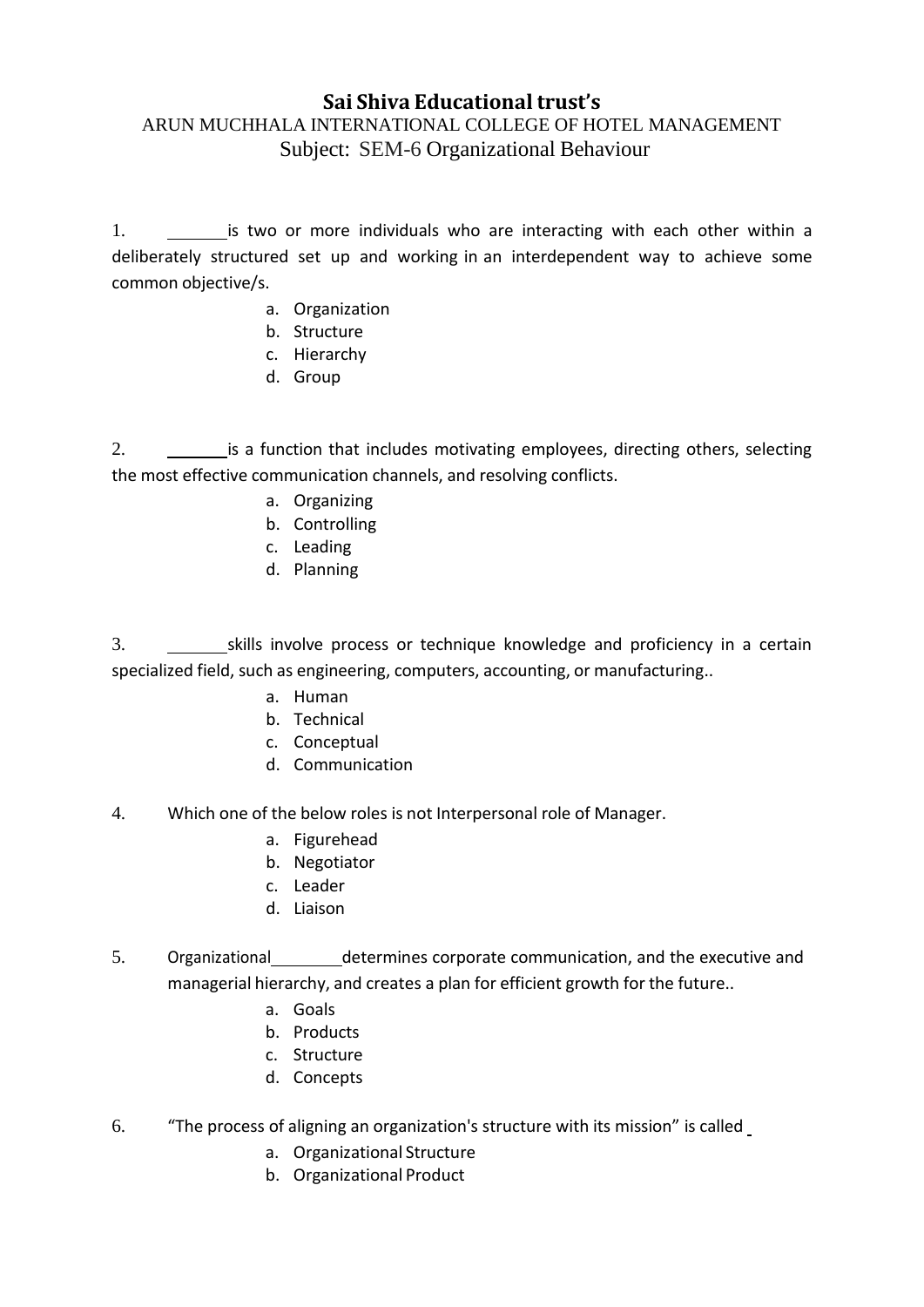- c. Organizational Design
- d. Organizational Concepts
- 7. Which one of the below teams is not a structure used in Boundaryless Organization?
	- a. Team Structure
	- b. Virtual Structure
	- c. Modular Structure
	- d. Network Structure

#### 8. management keeps all major decisions with one specific executive group

- a. Centralized
- b. Decentralized
- c. Structured
- d. Unstructured

9. The structure relies on other organizations to perform critical functions on a contractual basis:

- a. Modular
- b. Network
- c. Virtual
- d. Team
- 10. **is dynamic force, setting a person into motion or action.** 
	- a. Motivation
	- b. Stress
	- c. Change
	- d. Power
- 11. Which of the below statement about Motivation is not true?
	- a. Boosts Morale
	- b. Improve skill and knowledge
	- c. Reduces co-operation
	- d. Good labour relations
- 12. Which one of the below is not a Physiological Need as per Maslow's Need Hierarchy Theory?
	- a. Food
	- b. Shelter
	- c. Clothing
	- d. Safety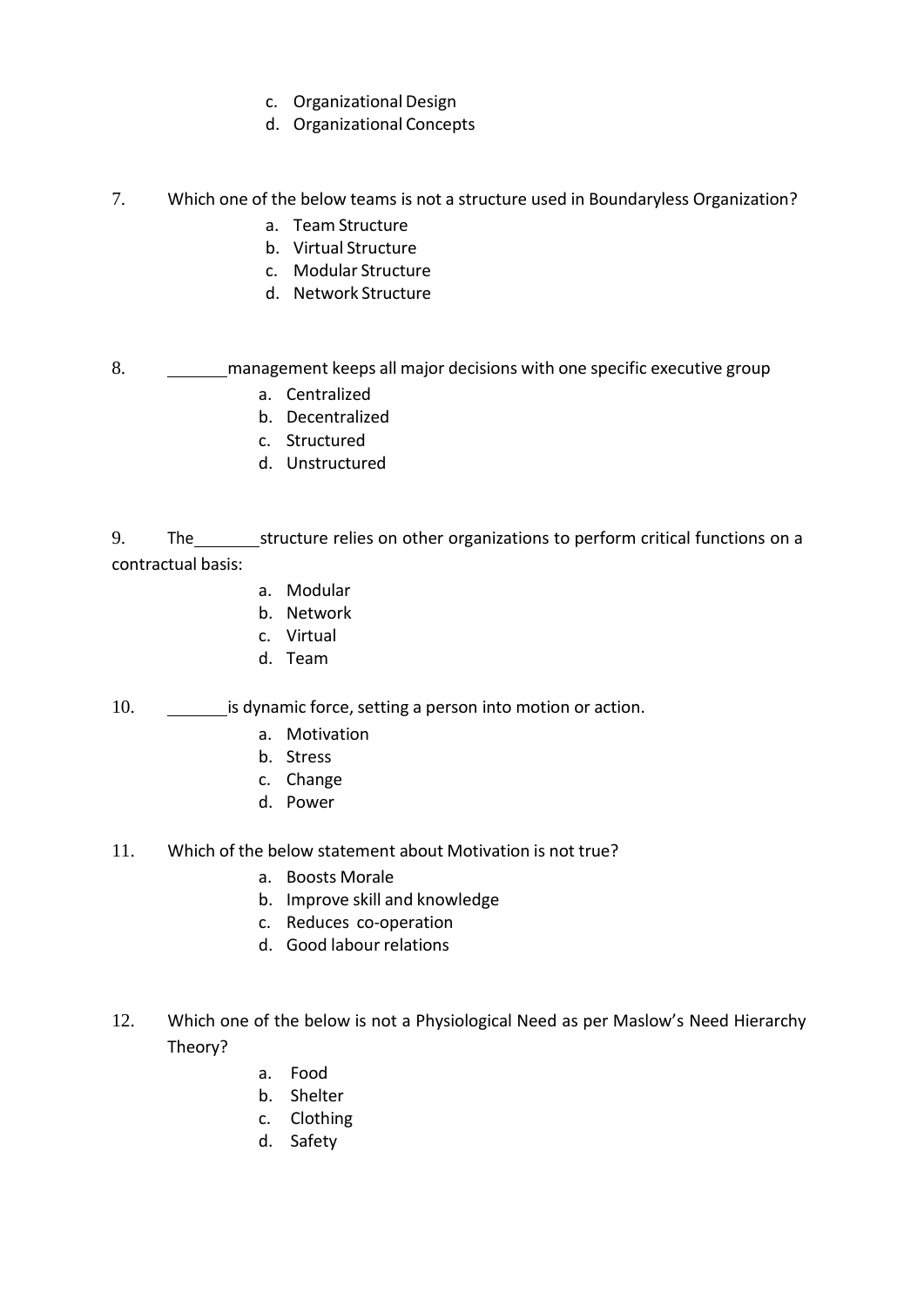- 13. leader values the input of team members and peers, but the responsibility of making the final decision rests with the participative leader.
	- a. Autocratic
	- b. Laissez-faire
	- c. Democratic
	- d. Participative

### 14. stressors associated with workload, pressure to complete task, time urgency

- a. Challenge
- b. Hindrance
- c. Demand
- d. Resources

### 15. Heart attack is symptom of stress.

- a. Psychological
- b. Social
- c. Behavioural
- d. Physiological

### 16. The first step to managing stress is \_\_\_\_\_\_\_.

- a. Time Management
- b. Understanding yourself better
- c. Facing Stress
- d. Living Healthy
- 17. From the below statements, choose the incorrect statement about Hindrance Stressor:
	- a. Stressors that are more personal in nature
	- b. Has negative effect on employees
	- c. Stressors associated with workload, pressure to complete task
	- d. Blocks organizational and individual goal attainment
- 18. Why do employees resist change?
	- a. Fear of increase in responsibility
	- b. Resource constraints
	- c. Fear of wage cuts or reduced incentives
	- d. Fear of loss of power and influence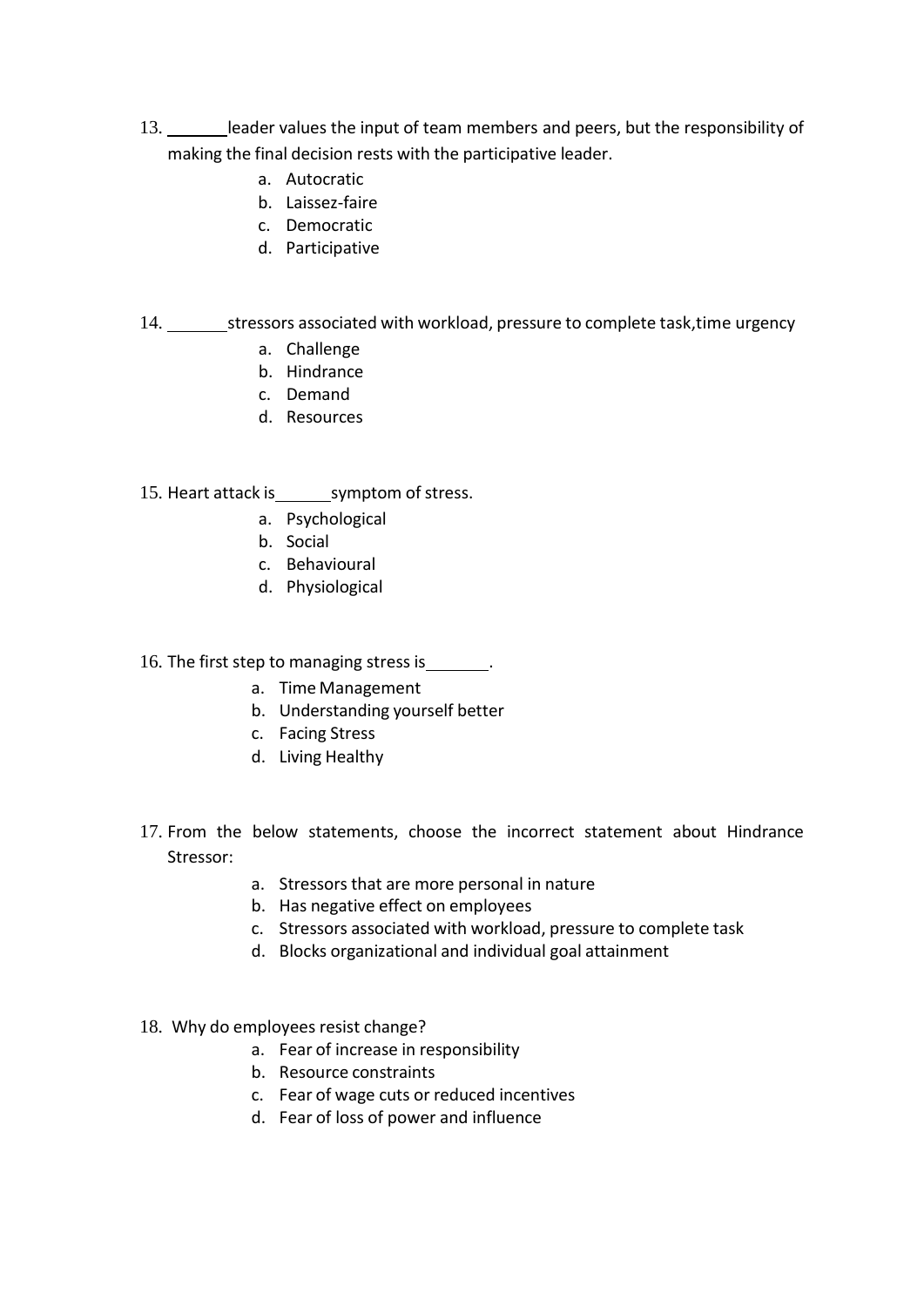- 19. Organizational typically consists of three stages: establishing the need, implementation and monitoring..
	- a. Constitution
	- b. Goal
	- c. Change
	- d. Policies
- 20. involve the ability to interact effectively with people.
	- a. Technical skills
	- b. Management skills
	- c. Conceptual skills
	- d. Human skills

#### 21. How many elements are involved in organizational structure?

- a. Four
- b. Six
- c. Three
- d. Two

#### 22. Which needs come after Safety or Security needs in Maslows motivation theory?

- a. Physiological needs
- b. Social needs
- c. Esteem or Ego needs
- d. Self actucalisation needs

### 23. A\_\_\_\_\_\_\_\_\_\_\_\_\_\_\_\_\_\_\_\_\_\_organization is one in which manufacturing is the business.

- a. Vitual
- b. Modular
- c. Network
- d. Boundryless

### 24. What is last step involved in lewin's three step change madel?

- a. Unfreezing
- b. Refreezing
- c. Moving
- d. Deep Freezing

#### 25. Which is NOT the reason related to change resistance by employee?

- a. Obsolescence
- b. Habits
- c. Management structure
- d. Fear of Loss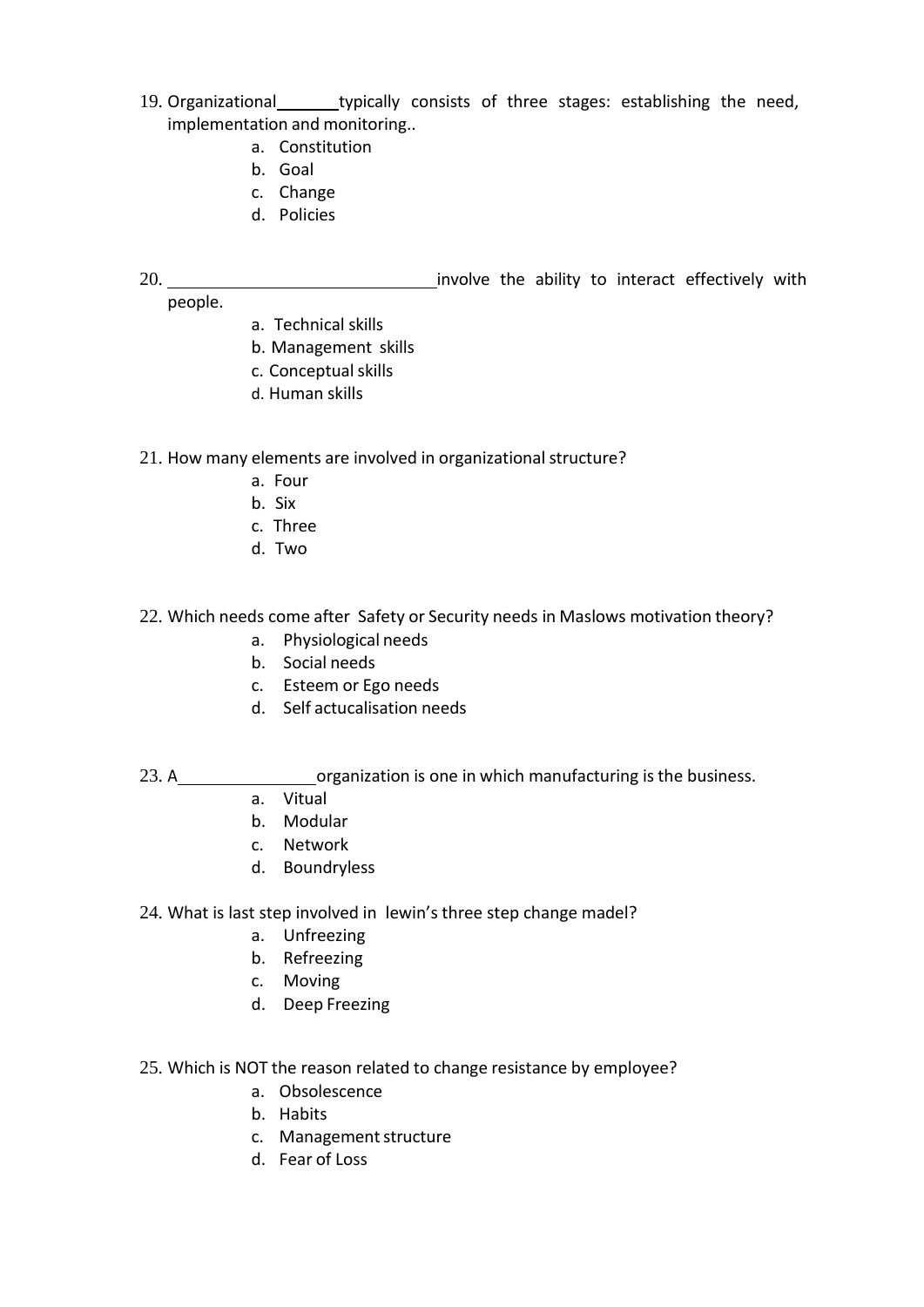- 26. \_\_\_\_\_\_\_ are Individuals who achieve goals through other people.
	- a. Employees
	- b. Leaders
	- c. Managers
	- d. Customers
- 27. is monitoring activities to ensure they are being accomplished as planned and correcting any significant deviations.
	- a. Organizing
		- b. Controlling
		- c. Leading
		- d. Planning
- 28. \_\_\_\_\_\_\_\_skills involve the formulation of ideas, conceptualization about abstract and complex situations..
	- a. Human
		- b. Technical
	- c. Conceptual
	- d. Communication
- 29. Which one of the below roles is an Informational Role of Manager?
	- a. Monitor
	- b. Resource Allocator
	- c. Leader
	- d. Spokesperson
- 30. Hierarchy communication is also a challenge when creating an organizational over a large geographic area.
	- a. Goals
	- b. Products
	- c. Structure
	- d. Concepts
- 31. Structure is very common in small start up businesses.
	- a. Team
	- b. Matrix
	- c. Simple
	- d. Boundaryless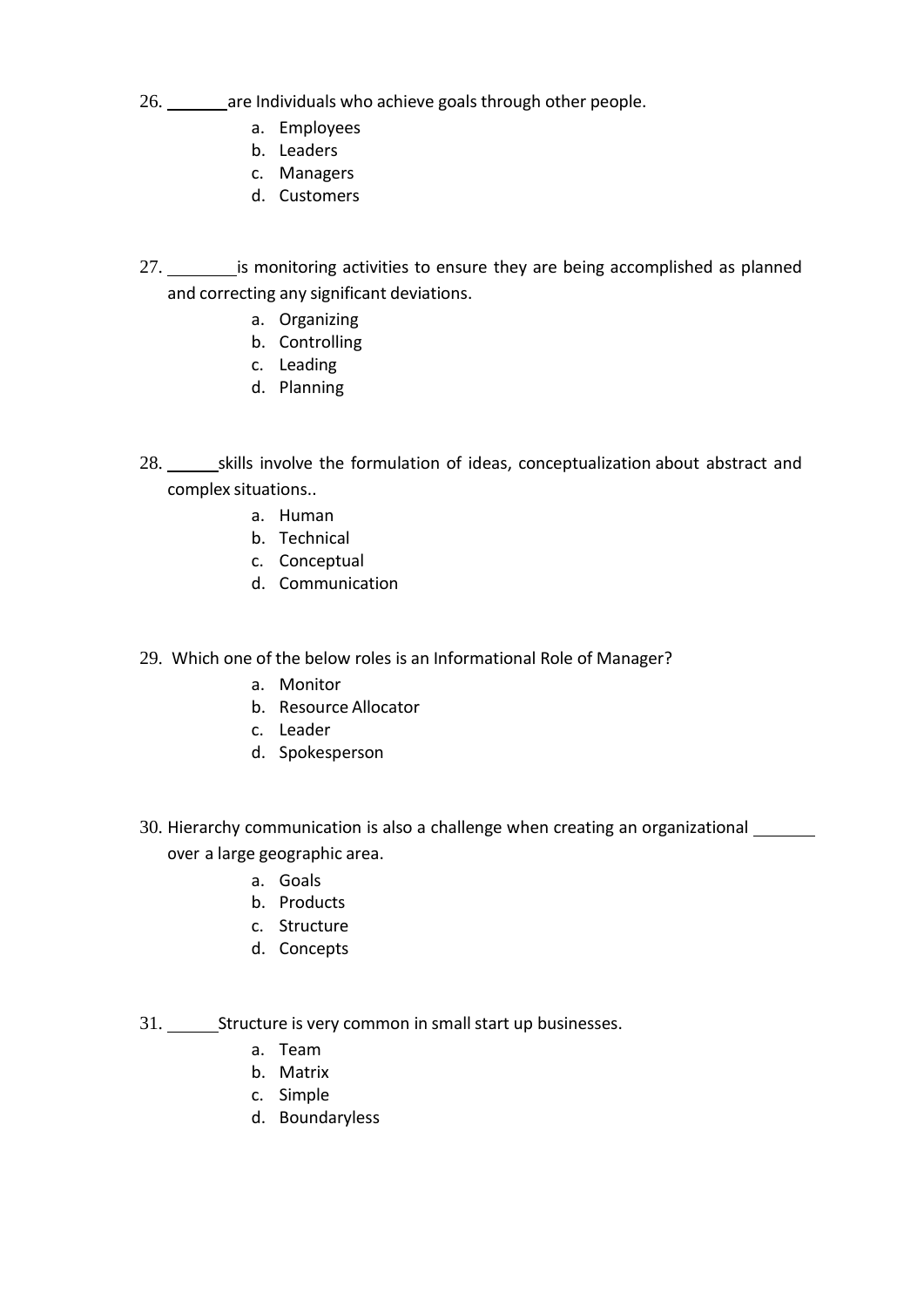- 32. Which statement about Matrix Structure is incorrect?
	- a. Levels of managers are eliminated
	- b. Increased flexibility
	- c. Better customer service
	- d. Improved strategic management
- 33. Employees in a\_\_\_\_\_\_\_\_\_\_structure belong to at least two formal groups at the same time
	- a. Matrix
	- b. Simple
	- c. Virtual
	- d. Modular
- 34. The concept of motivation is mainly\_\_\_\_\_\_.
	- a. Physiological
	- b. Psychological
	- c. Social
	- d. Historical
- 35. Which one of the below options is not true about importance of Motivation?
	- a. Reduces sense of belongingness
	- b. Facilitates changes
	- c. Boosts Morale
	- d. Improves willingness to work
- 36. Which one of the below Theory is not a Contemporary Theory of Motivation?
	- a. Goal-Setting Theory
	- b. Equity Theory
	- c. Reinforcement Theory
	- d. McClelland's Three-Needs Theory
- 37. Which one of the below is not a Leadership skill?
	- a. Active Listening
	- b. Delegating Responsibility
	- c. Ethical Leadership
	- d. Taking centre stage
- 38. are the things within an individual's control that they use to resolve demands
	- a. Demands
	- b. Resources
	- c. Challenge
	- d. Hindrance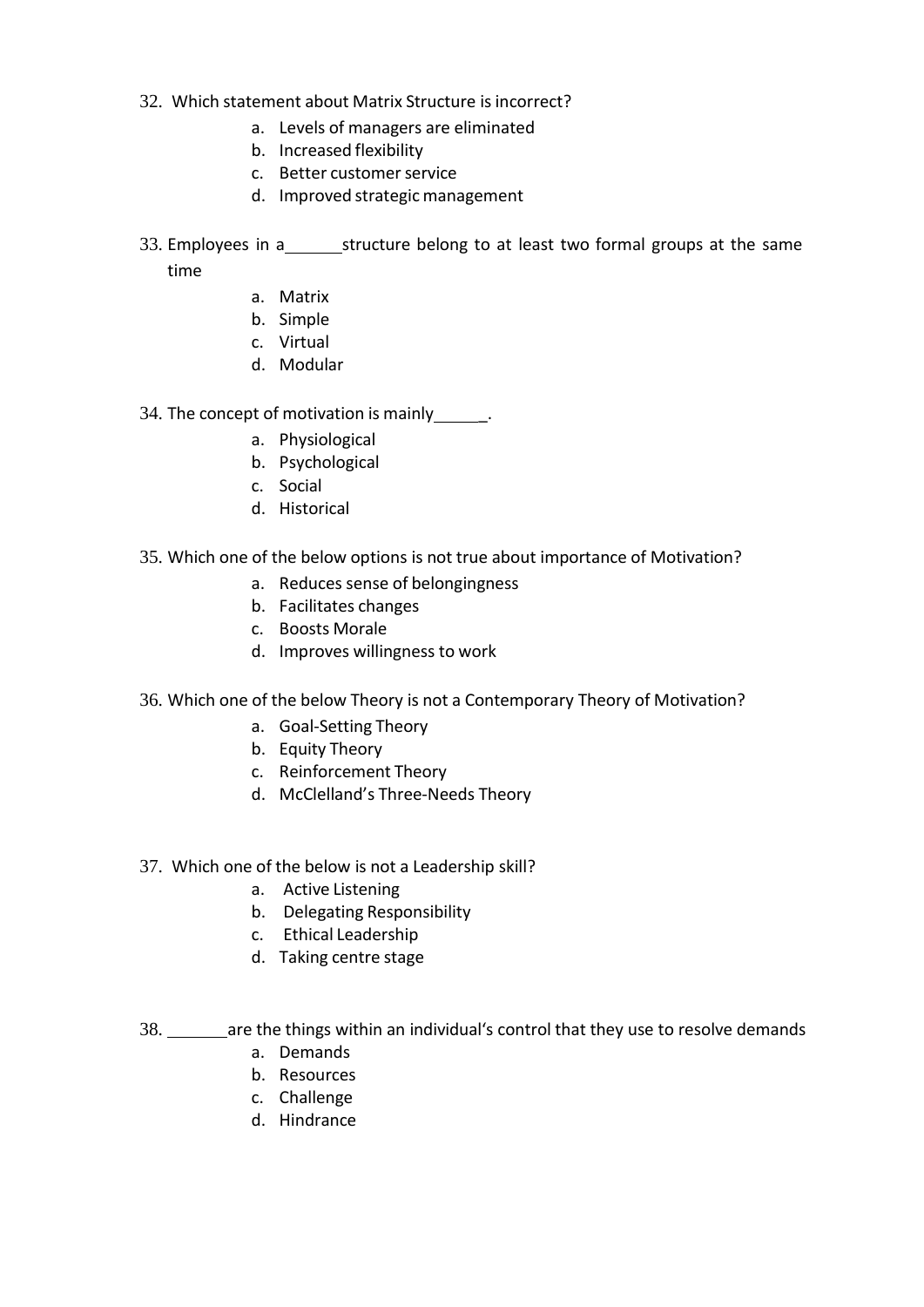- 39. A political uncertainty is an example of which potential source of stress?
	- a. Environment Factor
	- b. Organizational Factor
	- c. Interpersonal Factor
	- d. Personal Factor
- 40. Which one of the below methods is not a way to manage stress?
	- a. Make to do list
	- b. scheduling too many appointments
	- c. Exercise regularly
	- d. Schedule a vacation
- 41. Organizational \_\_\_\_\_\_\_\_\_\_\_ is about reviewing and modifying management structures and business processes.
	- a. Constitution
	- b. Goal
	- c. Change
	- d. Policies
- 42. Out of the below options, choose the option that is not an example of external reason for organizational change:
	- a. Change in leadership
	- b. Globalization
	- c. Workforce diversity
	- d. Competition
	- 43. Which one of the below reasons, does not lead to organizational change?
		- a. competitive pressures
		- b. government legislation
		- c. Change in office stationary
		- d. customer pressure
	- 44. \_\_\_\_\_ is the second stage of the change implementation process.
		- a. Refreezing
		- b. Freezing
		- c. Moving
		- d. Changing
	- 45. Which if the below methods is not a way of overcoming resistance to change?
		- a. Education and communication
		- b. Coercion
		- c. Reducing wages
		- d. Union support